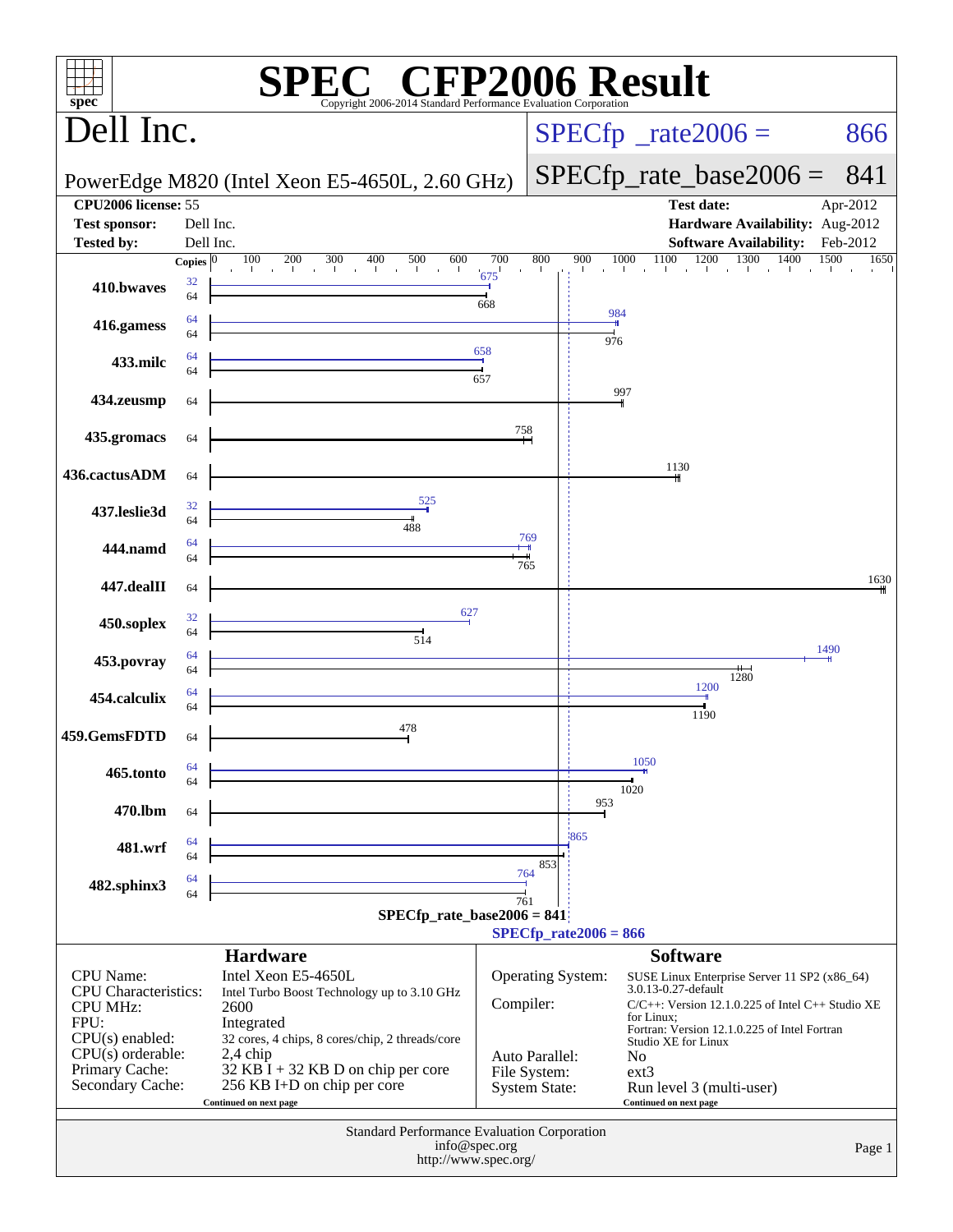

# Dell Inc.

#### $SPECTp_rate2006 = 866$

PowerEdge M820 (Intel Xeon E5-4650L, 2.60 GHz)

# [SPECfp\\_rate\\_base2006 =](http://www.spec.org/auto/cpu2006/Docs/result-fields.html#SPECfpratebase2006) 841

| <b>CPU2006 license: 55</b>                                                 |                                                                                                                                |                                                            | <b>Test date:</b><br>Apr-2012             |  |
|----------------------------------------------------------------------------|--------------------------------------------------------------------------------------------------------------------------------|------------------------------------------------------------|-------------------------------------------|--|
| <b>Test sponsor:</b>                                                       | Dell Inc.                                                                                                                      |                                                            | Hardware Availability: Aug-2012           |  |
| <b>Tested by:</b>                                                          | Dell Inc.                                                                                                                      |                                                            | <b>Software Availability:</b><br>Feb-2012 |  |
| L3 Cache:<br>Other Cache:<br>Memory:<br>Disk Subsystem:<br>Other Hardware: | $20 \text{ MB I+D}$ on chip per chip<br>None<br>256 GB (32 x 8 GB 2Rx4 PC3-12800R-11, ECC)<br>1 x 900 GB 10000 RPM SAS<br>None | <b>Base Pointers:</b><br>Peak Pointers:<br>Other Software: | $32/64$ -bit<br>$32/64$ -bit<br>None      |  |

**[Results Table](http://www.spec.org/auto/cpu2006/Docs/result-fields.html#ResultsTable)**

|                  | Results Table |                                                                                                          |       |                |       |                |            |               |                |              |                |              |                |              |
|------------------|---------------|----------------------------------------------------------------------------------------------------------|-------|----------------|-------|----------------|------------|---------------|----------------|--------------|----------------|--------------|----------------|--------------|
|                  | <b>Base</b>   |                                                                                                          |       |                |       |                |            | <b>Peak</b>   |                |              |                |              |                |              |
| <b>Benchmark</b> | <b>Copies</b> | <b>Seconds</b>                                                                                           | Ratio | <b>Seconds</b> | Ratio | <b>Seconds</b> | Ratio      | <b>Copies</b> | <b>Seconds</b> | <b>Ratio</b> | <b>Seconds</b> | <b>Ratio</b> | <b>Seconds</b> | <b>Ratio</b> |
| 410.bwayes       | 64            | 1302                                                                                                     | 668   | 1304           | 667   | 1301           | 668l       | 32            | 644            | 675          | 645            | 674          | 645            | 675          |
| 416.gamess       | 64            | 1283                                                                                                     | 976   | 1284           | 976   | 1284           | 976        | 64            | 1272           | 986          | 1273           | 984          | 1279           | 980          |
| $433$ .milc      | 64            | 894                                                                                                      | 658   | 894            | 657   | 894            | 657        | 64            | 891            | 660          | 892            | 658          | 892            | 658          |
| 434.zeusmp       | 64            | 584                                                                                                      | 997   | 583            | 998   | 586            | 994        | 64            | 584            | 997          | 583            | 998          | 586            | 994          |
| 435.gromacs      | 64            | 588                                                                                                      | 776   | 604            | 757   | 603            | <u>758</u> | 64            | 588            | 776          | 604            | 757          | 603            | 758          |
| 436.cactusADM    | 64            | 676                                                                                                      | 1130  | 680            | 1130  | 674            | 1130       | 64            | 676            | 1130         | 680            | 1130         | 674            | 1130         |
| 437.leslie3d     | 64            | 1234                                                                                                     | 488   | 1227           | 490   | 1234           | 488        | 32            | 571            | 527          | 575            | 523          | 573            | 525          |
| 444.namd         | 64            | 665                                                                                                      | 772   | 671            | 765   | 702            | 731        | 64            | 663            | 774          | 689            | 744          | 668            | 769          |
| $447$ .dealII    | 64            | 449                                                                                                      | 1630  | 452            | 1620  | 450            | 1630       | 64            | 449            | 1630         | 452            | 1620         | 450            | 1630         |
| $450$ .soplex    | 64            | 1039                                                                                                     | 514   | 1038           | 514   | 1040           | 513        | 32            | 426            | 627          | 426            | 626          | 426            | 627          |
| 453.povray       | 64            | 265                                                                                                      | 1280  | 260            | 1310  | 267            | 1280       | 64            | 227            | 1500         | 237            | 1440         | 228            | 1490         |
| 454.calculix     | 64            | 442                                                                                                      | 1190  | 441            | 1200  | 443            | 1190       | 64            | 439            | 1200         | 441            | 1200         | 439            | 1200         |
| 459.GemsFDTD     | 64            | 1420                                                                                                     | 478   | 1421           | 478   | 1420           | 478        | 64            | 1420           | 478          | 1421           | 478          | 1420           | 478          |
| $465$ .tonto     | 64            | 618                                                                                                      | 1020  | 617            | 1020  | 619            | 1020       | 64            | 597            | 1050         | 601            | 1050         | 600            | 1050         |
| 470.1bm          | 64            | 924                                                                                                      | 952   | 922            | 953   | 921            | 955        | 64            | 924            | 952          | 922            | 953          | 921            | 955          |
| 481.wrf          | 64            | 838                                                                                                      | 853   | 837            | 855   | 838            | 853        | 64            | 828            | 864          | 826            | 865          | 825            | 867          |
| 482.sphinx3      | 64            | 1639                                                                                                     | 761   | 1640           | 760   | 1639           | 761        | 64            | 1633           | 764          | 1634           | 764          | 1636           | 763          |
|                  |               | Results appear in the order in which they were run. Bold underlined text indicates a median measurement. |       |                |       |                |            |               |                |              |                |              |                |              |

#### **[Submit Notes](http://www.spec.org/auto/cpu2006/Docs/result-fields.html#SubmitNotes)**

 The numactl mechanism was used to bind copies to processors. The config file option 'submit' was used to generate numactl commands to bind each copy to a specific processor. For details, please see the config file.

#### **[Operating System Notes](http://www.spec.org/auto/cpu2006/Docs/result-fields.html#OperatingSystemNotes)**

Stack size set to unlimited using "ulimit -s unlimited"

#### **[Platform Notes](http://www.spec.org/auto/cpu2006/Docs/result-fields.html#PlatformNotes)**

 CPU Power Management set to Maximum Performance Memory Frequency set to Maximum Performance Turbo Boost set to Enabled

Continued on next page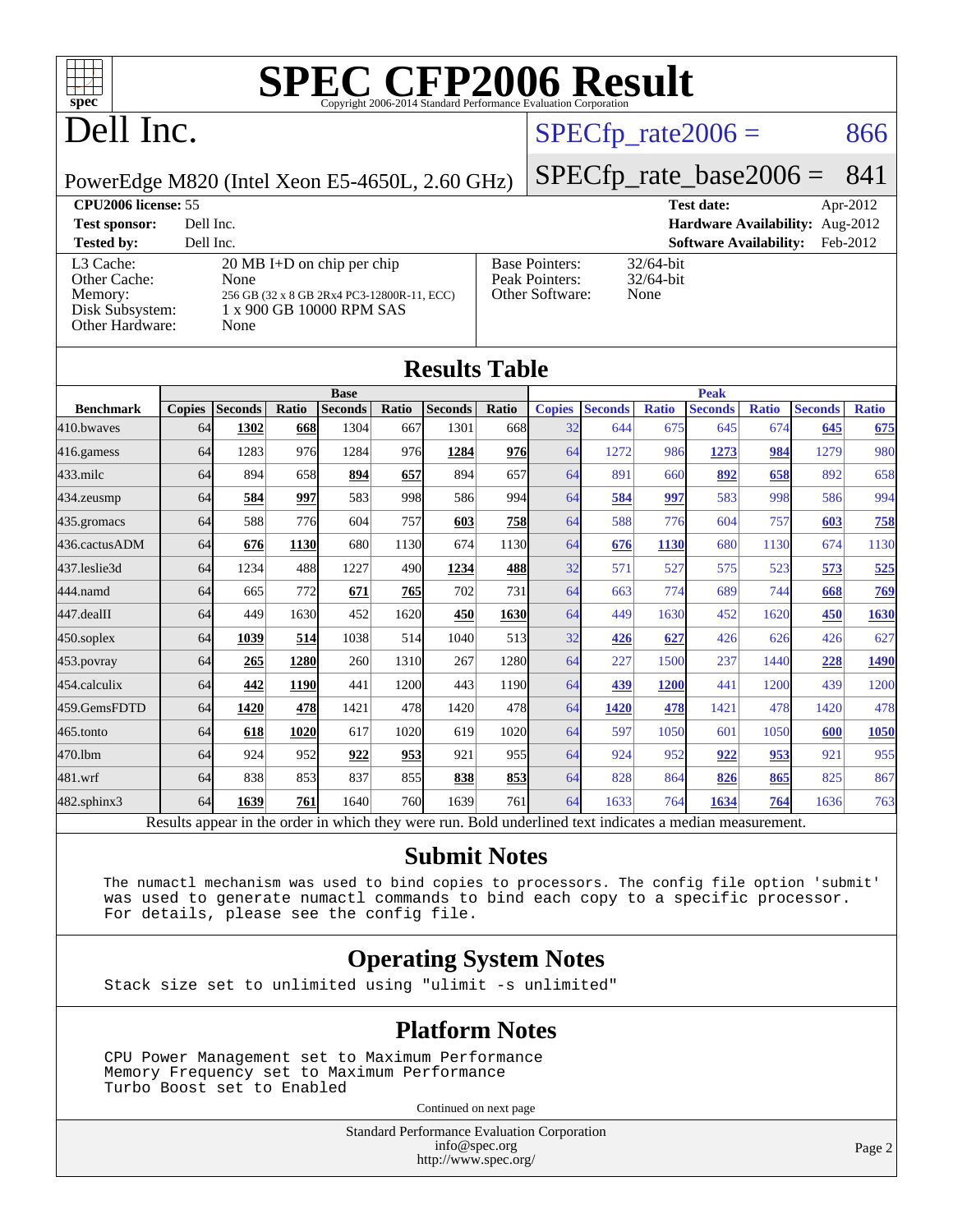## Dell Inc.

 $SPECTp\_rate2006 = 866$ 

PowerEdge M820 (Intel Xeon E5-4650L, 2.60 GHz)

**[Test sponsor:](http://www.spec.org/auto/cpu2006/Docs/result-fields.html#Testsponsor)** Dell Inc. **[Hardware Availability:](http://www.spec.org/auto/cpu2006/Docs/result-fields.html#HardwareAvailability)** Aug-2012 **[Tested by:](http://www.spec.org/auto/cpu2006/Docs/result-fields.html#Testedby)** Dell Inc. **[Software Availability:](http://www.spec.org/auto/cpu2006/Docs/result-fields.html#SoftwareAvailability)** Feb-2012

[SPECfp\\_rate\\_base2006 =](http://www.spec.org/auto/cpu2006/Docs/result-fields.html#SPECfpratebase2006) 841 **[CPU2006 license:](http://www.spec.org/auto/cpu2006/Docs/result-fields.html#CPU2006license)** 55 **[Test date:](http://www.spec.org/auto/cpu2006/Docs/result-fields.html#Testdate)** Apr-2012

#### **[Platform Notes \(Continued\)](http://www.spec.org/auto/cpu2006/Docs/result-fields.html#PlatformNotes)**

 C States/C1E set to Enabled Sysinfo program /root/CPU2006-1.2/config/sysinfo.rev6800 \$Rev: 6800 \$ \$Date:: 2011-10-11 #\$ 6f2ebdff5032aaa42e583f96b07f99d3 running on linux-0j3r Wed Apr 25 20:00:10 2012 This section contains SUT (System Under Test) info as seen by some common utilities. To remove or add to this section, see: <http://www.spec.org/cpu2006/Docs/config.html#sysinfo> From /proc/cpuinfo model name : Intel(R) Xeon(R) CPU E5-4650L 0 @ 2.60GHz 4 "physical id"s (chips) 64 "processors" cores, siblings (Caution: counting these is hw and system dependent. The following excerpts from /proc/cpuinfo might not be reliable. Use with caution.) cpu cores : 8 siblings : 16 physical 0: cores 0 1 2 3 4 5 6 7 physical 1: cores 0 1 2 3 4 5 6 7 physical 2: cores 0 1 2 3 4 5 6 7 physical 3: cores 0 1 2 3 4 5 6 7 cache size : 20480 KB From /proc/meminfo<br>MemTotal: 264501520 kB HugePages\_Total: 0<br>Hugepagesize: 2048 kB Hugepagesize: /usr/bin/lsb\_release -d SUSE Linux Enterprise Server 11 (x86\_64) From /etc/\*release\* /etc/\*version\* SuSE-release: SUSE Linux Enterprise Server 11 (x86\_64) VERSION = 11 PATCHLEVEL = 2 uname -a: Linux linux-0j3r 3.0.13-0.27-default #1 SMP Wed Feb 15 13:33:49 UTC 2012 (d73692b) x86\_64 x86\_64 x86\_64 GNU/Linux run-level 3 Apr 25 07:02 last=5 SPEC is set to: /root/CPU2006-1.2 Filesystem Type Size Used Avail Use% Mounted on<br>
/dev/sdal ext3 886G 145G 696G 18% / ext3 886G 145G 696G 18% / Additional information from dmidecode: (End of data from sysinfo program)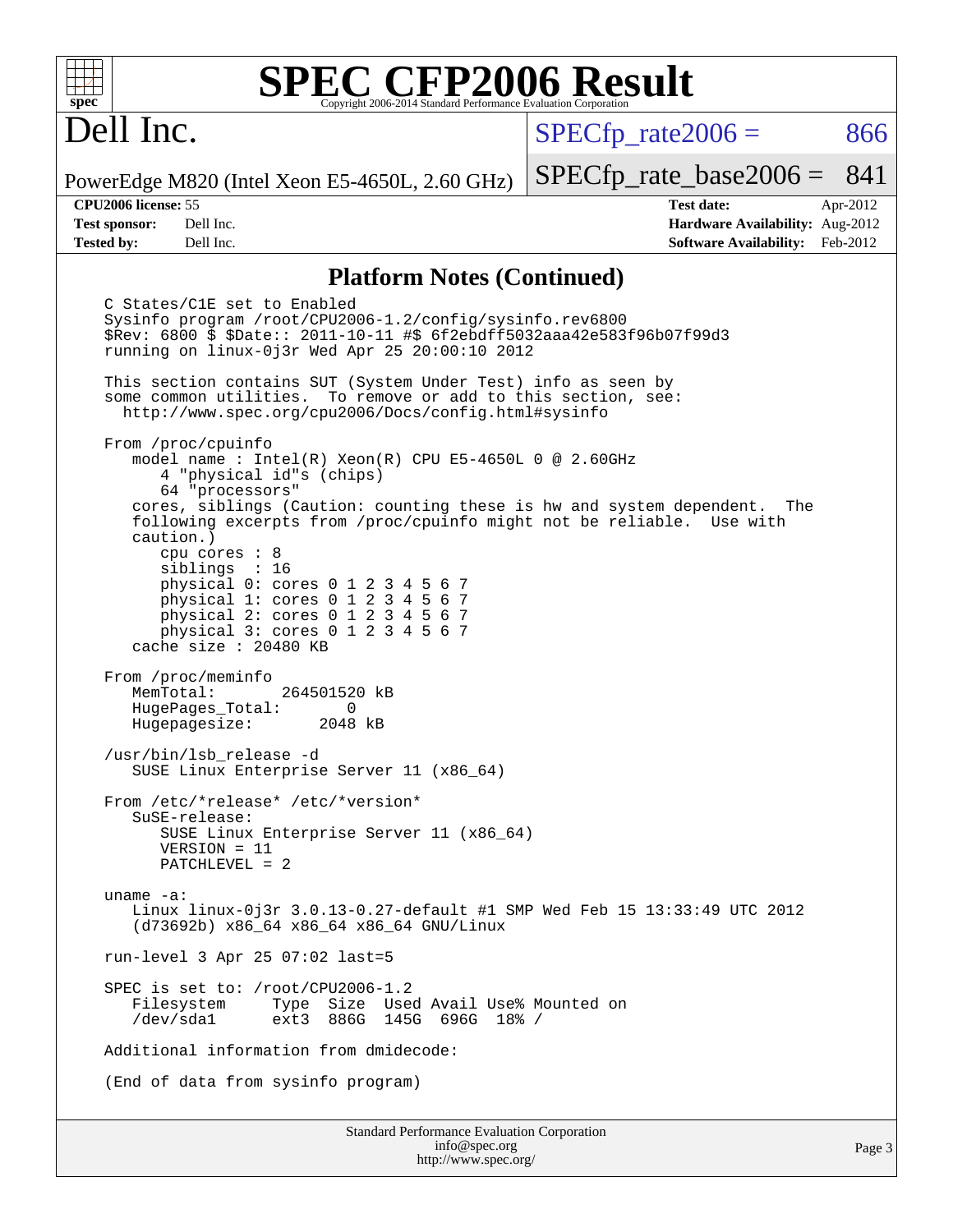## Dell Inc.

 $SPECTp\_rate2006 = 866$ 

PowerEdge M820 (Intel Xeon E5-4650L, 2.60 GHz)

**[Test sponsor:](http://www.spec.org/auto/cpu2006/Docs/result-fields.html#Testsponsor)** Dell Inc. **[Hardware Availability:](http://www.spec.org/auto/cpu2006/Docs/result-fields.html#HardwareAvailability)** Aug-2012 **[Tested by:](http://www.spec.org/auto/cpu2006/Docs/result-fields.html#Testedby)** Dell Inc. **[Software Availability:](http://www.spec.org/auto/cpu2006/Docs/result-fields.html#SoftwareAvailability)** Feb-2012

[SPECfp\\_rate\\_base2006 =](http://www.spec.org/auto/cpu2006/Docs/result-fields.html#SPECfpratebase2006) 841 **[CPU2006 license:](http://www.spec.org/auto/cpu2006/Docs/result-fields.html#CPU2006license)** 55 **[Test date:](http://www.spec.org/auto/cpu2006/Docs/result-fields.html#Testdate)** Apr-2012

#### **[General Notes](http://www.spec.org/auto/cpu2006/Docs/result-fields.html#GeneralNotes)**

Environment variables set by runspec before the start of the run: LD LIBRARY PATH = "/root/CPU2006-1.2/libs/32:/root/CPU2006-1.2/libs/64"

 Binaries compiled on a system with 1x Core i7-860 CPU + 8GB memory using RHEL5.5 Transparent Huge Pages enabled with: echo always > /sys/kernel/mm/transparent\_hugepage/enabled Filesystem page cache cleared with: echo 1> /proc/sys/vm/drop\_caches runspec command invoked through numactl i.e.: numactl --interleave=all runspec <etc>

**[Base Compiler Invocation](http://www.spec.org/auto/cpu2006/Docs/result-fields.html#BaseCompilerInvocation)**

[C benchmarks](http://www.spec.org/auto/cpu2006/Docs/result-fields.html#Cbenchmarks):  $\frac{1}{2}$ cc  $-\text{m64}$ 

[C++ benchmarks:](http://www.spec.org/auto/cpu2006/Docs/result-fields.html#CXXbenchmarks) [icpc -m64](http://www.spec.org/cpu2006/results/res2012q3/cpu2006-20120703-23457.flags.html#user_CXXbase_intel_icpc_64bit_bedb90c1146cab66620883ef4f41a67e)

[Fortran benchmarks](http://www.spec.org/auto/cpu2006/Docs/result-fields.html#Fortranbenchmarks): [ifort -m64](http://www.spec.org/cpu2006/results/res2012q3/cpu2006-20120703-23457.flags.html#user_FCbase_intel_ifort_64bit_ee9d0fb25645d0210d97eb0527dcc06e)

[Benchmarks using both Fortran and C](http://www.spec.org/auto/cpu2006/Docs/result-fields.html#BenchmarksusingbothFortranandC): [icc -m64](http://www.spec.org/cpu2006/results/res2012q3/cpu2006-20120703-23457.flags.html#user_CC_FCbase_intel_icc_64bit_0b7121f5ab7cfabee23d88897260401c) [ifort -m64](http://www.spec.org/cpu2006/results/res2012q3/cpu2006-20120703-23457.flags.html#user_CC_FCbase_intel_ifort_64bit_ee9d0fb25645d0210d97eb0527dcc06e)

### **[Base Portability Flags](http://www.spec.org/auto/cpu2006/Docs/result-fields.html#BasePortabilityFlags)**

| 410.bwaves: -DSPEC CPU LP64                 |                                                                |
|---------------------------------------------|----------------------------------------------------------------|
| 416.gamess: -DSPEC_CPU_LP64                 |                                                                |
| 433.milc: -DSPEC CPU LP64                   |                                                                |
| 434.zeusmp: - DSPEC_CPU_LP64                |                                                                |
| 435.gromacs: -DSPEC_CPU_LP64 -nofor_main    |                                                                |
| 436.cactusADM: -DSPEC CPU LP64 -nofor main  |                                                                |
| 437.leslie3d: -DSPEC CPU LP64               |                                                                |
| 444.namd: -DSPEC CPU LP64                   |                                                                |
| 447.dealII: -DSPEC CPU LP64                 |                                                                |
| 450.soplex: -DSPEC_CPU_LP64                 |                                                                |
| 453.povray: -DSPEC CPU LP64                 |                                                                |
| 454.calculix: - DSPEC CPU LP64 - nofor main |                                                                |
| 459.GemsFDTD: - DSPEC_CPU LP64              |                                                                |
| 465.tonto: - DSPEC CPU LP64                 |                                                                |
| 470.1bm: - DSPEC CPU LP64                   |                                                                |
|                                             | 481.wrf: -DSPEC CPU_LP64 -DSPEC_CPU_CASE_FLAG -DSPEC_CPU_LINUX |
| 482.sphinx3: -DSPEC_CPU_LP64                |                                                                |
|                                             |                                                                |

| <b>Standard Performance Evaluation Corporation</b> |
|----------------------------------------------------|
| info@spec.org                                      |
| http://www.spec.org/                               |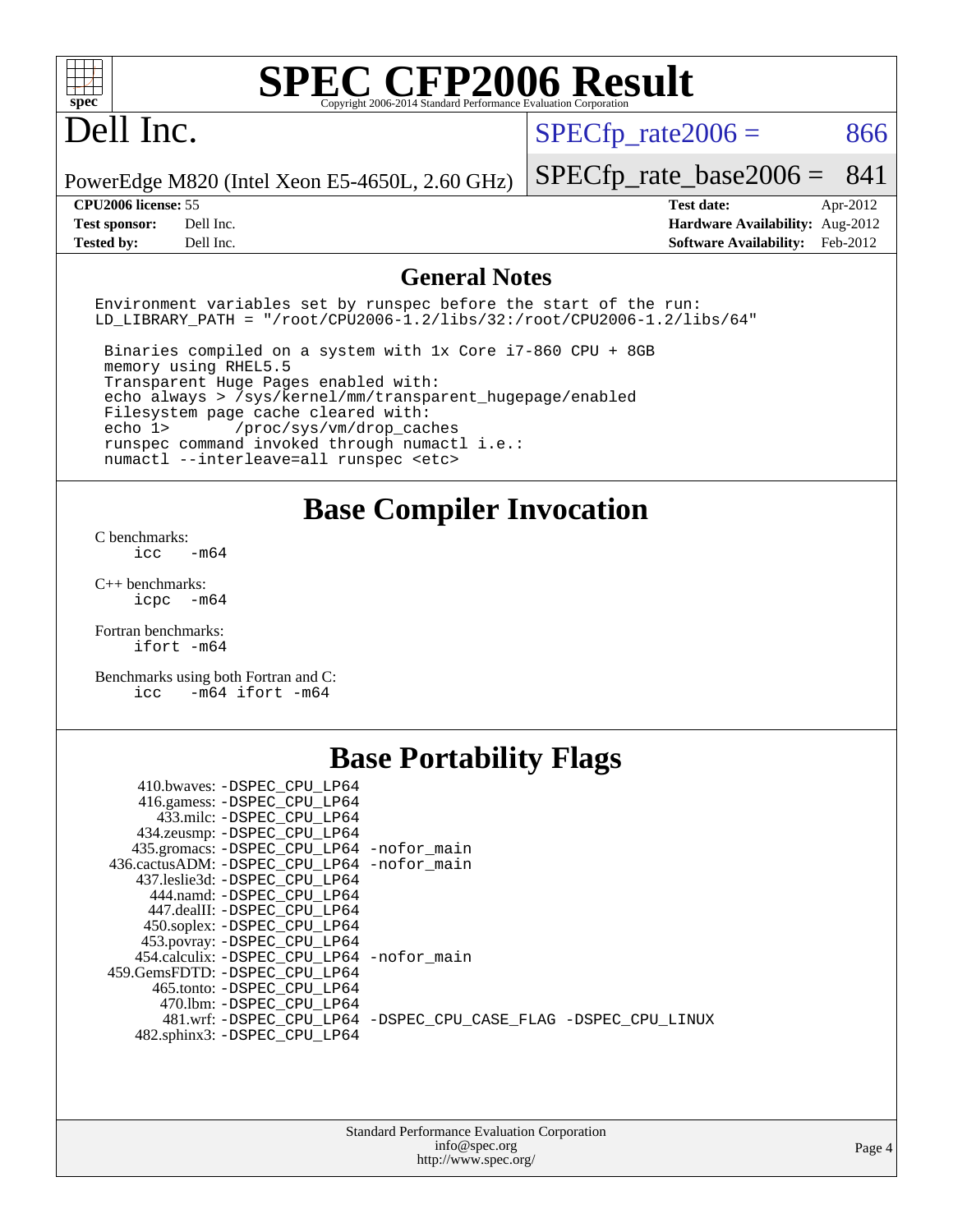

## Dell Inc.

 $SPECTp\_rate2006 = 866$ 

PowerEdge M820 (Intel Xeon E5-4650L, 2.60 GHz)

[SPECfp\\_rate\\_base2006 =](http://www.spec.org/auto/cpu2006/Docs/result-fields.html#SPECfpratebase2006) 841 **[CPU2006 license:](http://www.spec.org/auto/cpu2006/Docs/result-fields.html#CPU2006license)** 55 **[Test date:](http://www.spec.org/auto/cpu2006/Docs/result-fields.html#Testdate)** Apr-2012

**[Test sponsor:](http://www.spec.org/auto/cpu2006/Docs/result-fields.html#Testsponsor)** Dell Inc. **[Hardware Availability:](http://www.spec.org/auto/cpu2006/Docs/result-fields.html#HardwareAvailability)** Aug-2012 **[Tested by:](http://www.spec.org/auto/cpu2006/Docs/result-fields.html#Testedby)** Dell Inc. **[Software Availability:](http://www.spec.org/auto/cpu2006/Docs/result-fields.html#SoftwareAvailability)** Feb-2012

### **[Base Optimization Flags](http://www.spec.org/auto/cpu2006/Docs/result-fields.html#BaseOptimizationFlags)**

[C benchmarks](http://www.spec.org/auto/cpu2006/Docs/result-fields.html#Cbenchmarks): [-xAVX](http://www.spec.org/cpu2006/results/res2012q3/cpu2006-20120703-23457.flags.html#user_CCbase_f-xAVX) [-ipo](http://www.spec.org/cpu2006/results/res2012q3/cpu2006-20120703-23457.flags.html#user_CCbase_f-ipo) [-O3](http://www.spec.org/cpu2006/results/res2012q3/cpu2006-20120703-23457.flags.html#user_CCbase_f-O3) [-no-prec-div](http://www.spec.org/cpu2006/results/res2012q3/cpu2006-20120703-23457.flags.html#user_CCbase_f-no-prec-div) [-static](http://www.spec.org/cpu2006/results/res2012q3/cpu2006-20120703-23457.flags.html#user_CCbase_f-static) [-opt-prefetch](http://www.spec.org/cpu2006/results/res2012q3/cpu2006-20120703-23457.flags.html#user_CCbase_f-opt-prefetch) [-auto-p32](http://www.spec.org/cpu2006/results/res2012q3/cpu2006-20120703-23457.flags.html#user_CCbase_f-auto-p32) [-ansi-alias](http://www.spec.org/cpu2006/results/res2012q3/cpu2006-20120703-23457.flags.html#user_CCbase_f-ansi-alias) [-opt-mem-layout-trans=3](http://www.spec.org/cpu2006/results/res2012q3/cpu2006-20120703-23457.flags.html#user_CCbase_f-opt-mem-layout-trans_a7b82ad4bd7abf52556d4961a2ae94d5) [C++ benchmarks:](http://www.spec.org/auto/cpu2006/Docs/result-fields.html#CXXbenchmarks) [-xAVX](http://www.spec.org/cpu2006/results/res2012q3/cpu2006-20120703-23457.flags.html#user_CXXbase_f-xAVX) [-ipo](http://www.spec.org/cpu2006/results/res2012q3/cpu2006-20120703-23457.flags.html#user_CXXbase_f-ipo) [-O3](http://www.spec.org/cpu2006/results/res2012q3/cpu2006-20120703-23457.flags.html#user_CXXbase_f-O3) [-no-prec-div](http://www.spec.org/cpu2006/results/res2012q3/cpu2006-20120703-23457.flags.html#user_CXXbase_f-no-prec-div) [-static](http://www.spec.org/cpu2006/results/res2012q3/cpu2006-20120703-23457.flags.html#user_CXXbase_f-static) [-opt-prefetch](http://www.spec.org/cpu2006/results/res2012q3/cpu2006-20120703-23457.flags.html#user_CXXbase_f-opt-prefetch) [-auto-p32](http://www.spec.org/cpu2006/results/res2012q3/cpu2006-20120703-23457.flags.html#user_CXXbase_f-auto-p32) [-ansi-alias](http://www.spec.org/cpu2006/results/res2012q3/cpu2006-20120703-23457.flags.html#user_CXXbase_f-ansi-alias) [-opt-mem-layout-trans=3](http://www.spec.org/cpu2006/results/res2012q3/cpu2006-20120703-23457.flags.html#user_CXXbase_f-opt-mem-layout-trans_a7b82ad4bd7abf52556d4961a2ae94d5) [Fortran benchmarks](http://www.spec.org/auto/cpu2006/Docs/result-fields.html#Fortranbenchmarks): [-xAVX](http://www.spec.org/cpu2006/results/res2012q3/cpu2006-20120703-23457.flags.html#user_FCbase_f-xAVX) [-ipo](http://www.spec.org/cpu2006/results/res2012q3/cpu2006-20120703-23457.flags.html#user_FCbase_f-ipo) [-O3](http://www.spec.org/cpu2006/results/res2012q3/cpu2006-20120703-23457.flags.html#user_FCbase_f-O3) [-no-prec-div](http://www.spec.org/cpu2006/results/res2012q3/cpu2006-20120703-23457.flags.html#user_FCbase_f-no-prec-div) [-static](http://www.spec.org/cpu2006/results/res2012q3/cpu2006-20120703-23457.flags.html#user_FCbase_f-static) [-opt-prefetch](http://www.spec.org/cpu2006/results/res2012q3/cpu2006-20120703-23457.flags.html#user_FCbase_f-opt-prefetch) [Benchmarks using both Fortran and C](http://www.spec.org/auto/cpu2006/Docs/result-fields.html#BenchmarksusingbothFortranandC): [-xAVX](http://www.spec.org/cpu2006/results/res2012q3/cpu2006-20120703-23457.flags.html#user_CC_FCbase_f-xAVX) [-ipo](http://www.spec.org/cpu2006/results/res2012q3/cpu2006-20120703-23457.flags.html#user_CC_FCbase_f-ipo) [-O3](http://www.spec.org/cpu2006/results/res2012q3/cpu2006-20120703-23457.flags.html#user_CC_FCbase_f-O3) [-no-prec-div](http://www.spec.org/cpu2006/results/res2012q3/cpu2006-20120703-23457.flags.html#user_CC_FCbase_f-no-prec-div) [-static](http://www.spec.org/cpu2006/results/res2012q3/cpu2006-20120703-23457.flags.html#user_CC_FCbase_f-static) [-opt-prefetch](http://www.spec.org/cpu2006/results/res2012q3/cpu2006-20120703-23457.flags.html#user_CC_FCbase_f-opt-prefetch) [-auto-p32](http://www.spec.org/cpu2006/results/res2012q3/cpu2006-20120703-23457.flags.html#user_CC_FCbase_f-auto-p32) [-ansi-alias](http://www.spec.org/cpu2006/results/res2012q3/cpu2006-20120703-23457.flags.html#user_CC_FCbase_f-ansi-alias) [-opt-mem-layout-trans=3](http://www.spec.org/cpu2006/results/res2012q3/cpu2006-20120703-23457.flags.html#user_CC_FCbase_f-opt-mem-layout-trans_a7b82ad4bd7abf52556d4961a2ae94d5)

### **[Peak Compiler Invocation](http://www.spec.org/auto/cpu2006/Docs/result-fields.html#PeakCompilerInvocation)**

[C benchmarks \(except as noted below\)](http://www.spec.org/auto/cpu2006/Docs/result-fields.html#Cbenchmarksexceptasnotedbelow):  $\text{icc}$  -m64

482.sphinx3: [icc -m32](http://www.spec.org/cpu2006/results/res2012q3/cpu2006-20120703-23457.flags.html#user_peakCCLD482_sphinx3_intel_icc_a6a621f8d50482236b970c6ac5f55f93)

[C++ benchmarks \(except as noted below\):](http://www.spec.org/auto/cpu2006/Docs/result-fields.html#CXXbenchmarksexceptasnotedbelow) [icpc -m64](http://www.spec.org/cpu2006/results/res2012q3/cpu2006-20120703-23457.flags.html#user_CXXpeak_intel_icpc_64bit_bedb90c1146cab66620883ef4f41a67e)

450.soplex: [icpc -m32](http://www.spec.org/cpu2006/results/res2012q3/cpu2006-20120703-23457.flags.html#user_peakCXXLD450_soplex_intel_icpc_4e5a5ef1a53fd332b3c49e69c3330699)

[Fortran benchmarks](http://www.spec.org/auto/cpu2006/Docs/result-fields.html#Fortranbenchmarks): [ifort -m64](http://www.spec.org/cpu2006/results/res2012q3/cpu2006-20120703-23457.flags.html#user_FCpeak_intel_ifort_64bit_ee9d0fb25645d0210d97eb0527dcc06e)

[Benchmarks using both Fortran and C](http://www.spec.org/auto/cpu2006/Docs/result-fields.html#BenchmarksusingbothFortranandC): [icc -m64](http://www.spec.org/cpu2006/results/res2012q3/cpu2006-20120703-23457.flags.html#user_CC_FCpeak_intel_icc_64bit_0b7121f5ab7cfabee23d88897260401c) [ifort -m64](http://www.spec.org/cpu2006/results/res2012q3/cpu2006-20120703-23457.flags.html#user_CC_FCpeak_intel_ifort_64bit_ee9d0fb25645d0210d97eb0527dcc06e)

### **[Peak Portability Flags](http://www.spec.org/auto/cpu2006/Docs/result-fields.html#PeakPortabilityFlags)**

 410.bwaves: [-DSPEC\\_CPU\\_LP64](http://www.spec.org/cpu2006/results/res2012q3/cpu2006-20120703-23457.flags.html#suite_peakPORTABILITY410_bwaves_DSPEC_CPU_LP64) 416.gamess: [-DSPEC\\_CPU\\_LP64](http://www.spec.org/cpu2006/results/res2012q3/cpu2006-20120703-23457.flags.html#suite_peakPORTABILITY416_gamess_DSPEC_CPU_LP64) 433.milc: [-DSPEC\\_CPU\\_LP64](http://www.spec.org/cpu2006/results/res2012q3/cpu2006-20120703-23457.flags.html#suite_peakPORTABILITY433_milc_DSPEC_CPU_LP64) 434.zeusmp: [-DSPEC\\_CPU\\_LP64](http://www.spec.org/cpu2006/results/res2012q3/cpu2006-20120703-23457.flags.html#suite_peakPORTABILITY434_zeusmp_DSPEC_CPU_LP64) 435.gromacs: [-DSPEC\\_CPU\\_LP64](http://www.spec.org/cpu2006/results/res2012q3/cpu2006-20120703-23457.flags.html#suite_peakPORTABILITY435_gromacs_DSPEC_CPU_LP64) [-nofor\\_main](http://www.spec.org/cpu2006/results/res2012q3/cpu2006-20120703-23457.flags.html#user_peakLDPORTABILITY435_gromacs_f-nofor_main) 436.cactusADM: [-DSPEC\\_CPU\\_LP64](http://www.spec.org/cpu2006/results/res2012q3/cpu2006-20120703-23457.flags.html#suite_peakPORTABILITY436_cactusADM_DSPEC_CPU_LP64) [-nofor\\_main](http://www.spec.org/cpu2006/results/res2012q3/cpu2006-20120703-23457.flags.html#user_peakLDPORTABILITY436_cactusADM_f-nofor_main) 437.leslie3d: [-DSPEC\\_CPU\\_LP64](http://www.spec.org/cpu2006/results/res2012q3/cpu2006-20120703-23457.flags.html#suite_peakPORTABILITY437_leslie3d_DSPEC_CPU_LP64) 444.namd: [-DSPEC\\_CPU\\_LP64](http://www.spec.org/cpu2006/results/res2012q3/cpu2006-20120703-23457.flags.html#suite_peakPORTABILITY444_namd_DSPEC_CPU_LP64) 447.dealII: [-DSPEC\\_CPU\\_LP64](http://www.spec.org/cpu2006/results/res2012q3/cpu2006-20120703-23457.flags.html#suite_peakPORTABILITY447_dealII_DSPEC_CPU_LP64) 453.povray: [-DSPEC\\_CPU\\_LP64](http://www.spec.org/cpu2006/results/res2012q3/cpu2006-20120703-23457.flags.html#suite_peakPORTABILITY453_povray_DSPEC_CPU_LP64)

Continued on next page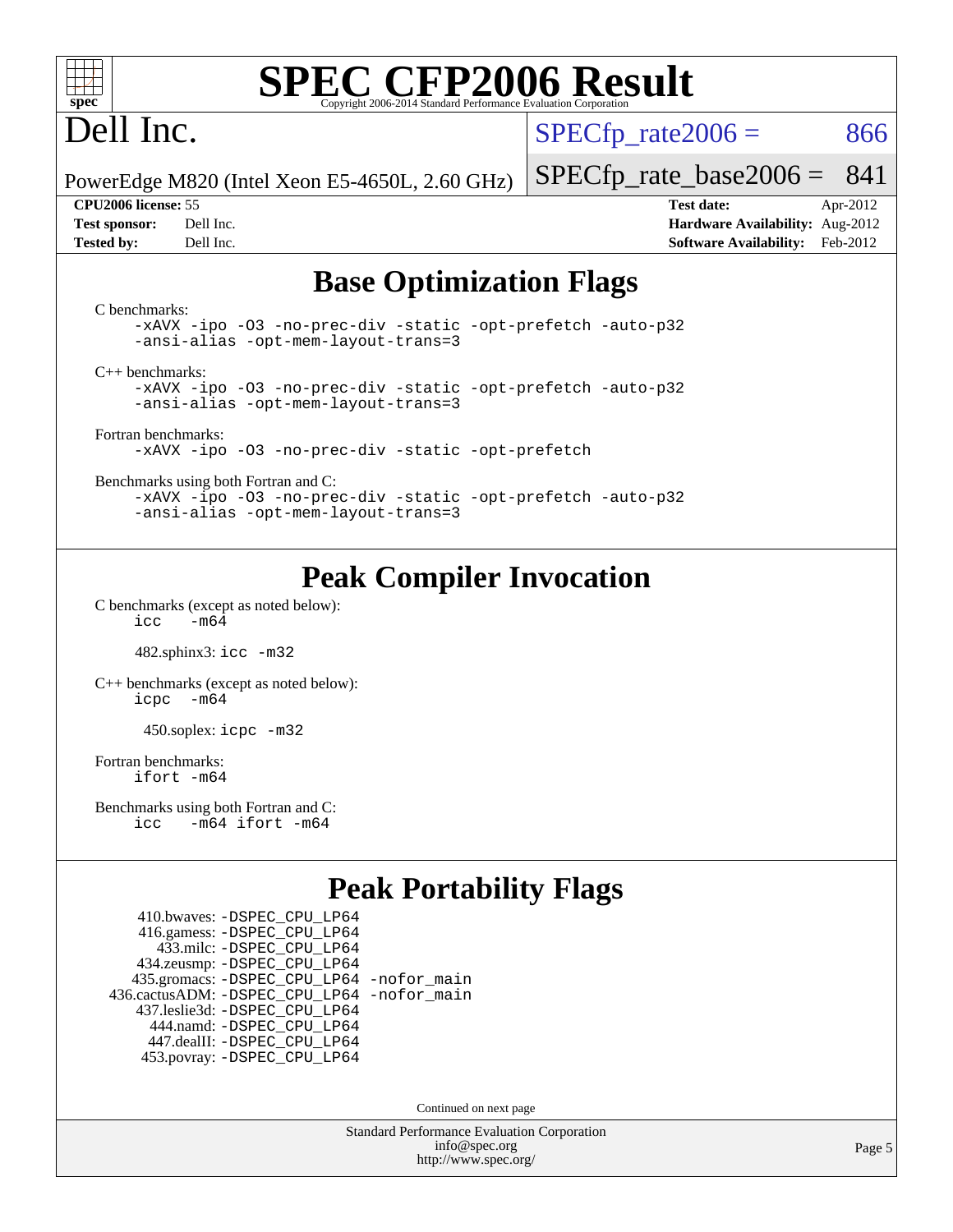

Dell Inc.

 $SPECTp\_rate2006 = 866$ 

PowerEdge M820 (Intel Xeon E5-4650L, 2.60 GHz)

[SPECfp\\_rate\\_base2006 =](http://www.spec.org/auto/cpu2006/Docs/result-fields.html#SPECfpratebase2006) 841

**[CPU2006 license:](http://www.spec.org/auto/cpu2006/Docs/result-fields.html#CPU2006license)** 55 **[Test date:](http://www.spec.org/auto/cpu2006/Docs/result-fields.html#Testdate)** Apr-2012 **[Test sponsor:](http://www.spec.org/auto/cpu2006/Docs/result-fields.html#Testsponsor)** Dell Inc. **[Hardware Availability:](http://www.spec.org/auto/cpu2006/Docs/result-fields.html#HardwareAvailability)** Aug-2012 **[Tested by:](http://www.spec.org/auto/cpu2006/Docs/result-fields.html#Testedby)** Dell Inc. **[Software Availability:](http://www.spec.org/auto/cpu2006/Docs/result-fields.html#SoftwareAvailability)** Feb-2012

## **[Peak Portability Flags \(Continued\)](http://www.spec.org/auto/cpu2006/Docs/result-fields.html#PeakPortabilityFlags)**

 454.calculix: [-DSPEC\\_CPU\\_LP64](http://www.spec.org/cpu2006/results/res2012q3/cpu2006-20120703-23457.flags.html#suite_peakPORTABILITY454_calculix_DSPEC_CPU_LP64) [-nofor\\_main](http://www.spec.org/cpu2006/results/res2012q3/cpu2006-20120703-23457.flags.html#user_peakLDPORTABILITY454_calculix_f-nofor_main) 459.GemsFDTD: [-DSPEC\\_CPU\\_LP64](http://www.spec.org/cpu2006/results/res2012q3/cpu2006-20120703-23457.flags.html#suite_peakPORTABILITY459_GemsFDTD_DSPEC_CPU_LP64) 465.tonto: [-DSPEC\\_CPU\\_LP64](http://www.spec.org/cpu2006/results/res2012q3/cpu2006-20120703-23457.flags.html#suite_peakPORTABILITY465_tonto_DSPEC_CPU_LP64) 470.lbm: [-DSPEC\\_CPU\\_LP64](http://www.spec.org/cpu2006/results/res2012q3/cpu2006-20120703-23457.flags.html#suite_peakPORTABILITY470_lbm_DSPEC_CPU_LP64) 481.wrf: [-DSPEC\\_CPU\\_LP64](http://www.spec.org/cpu2006/results/res2012q3/cpu2006-20120703-23457.flags.html#suite_peakPORTABILITY481_wrf_DSPEC_CPU_LP64) [-DSPEC\\_CPU\\_CASE\\_FLAG](http://www.spec.org/cpu2006/results/res2012q3/cpu2006-20120703-23457.flags.html#b481.wrf_peakCPORTABILITY_DSPEC_CPU_CASE_FLAG) [-DSPEC\\_CPU\\_LINUX](http://www.spec.org/cpu2006/results/res2012q3/cpu2006-20120703-23457.flags.html#b481.wrf_peakCPORTABILITY_DSPEC_CPU_LINUX)

### **[Peak Optimization Flags](http://www.spec.org/auto/cpu2006/Docs/result-fields.html#PeakOptimizationFlags)**

[C benchmarks](http://www.spec.org/auto/cpu2006/Docs/result-fields.html#Cbenchmarks):

 433.milc: [-xAVX](http://www.spec.org/cpu2006/results/res2012q3/cpu2006-20120703-23457.flags.html#user_peakPASS2_CFLAGSPASS2_LDFLAGS433_milc_f-xAVX)(pass 2) [-prof-gen](http://www.spec.org/cpu2006/results/res2012q3/cpu2006-20120703-23457.flags.html#user_peakPASS1_CFLAGSPASS1_LDFLAGS433_milc_prof_gen_e43856698f6ca7b7e442dfd80e94a8fc)(pass 1) [-ipo](http://www.spec.org/cpu2006/results/res2012q3/cpu2006-20120703-23457.flags.html#user_peakPASS2_CFLAGSPASS2_LDFLAGS433_milc_f-ipo)(pass 2) [-O3](http://www.spec.org/cpu2006/results/res2012q3/cpu2006-20120703-23457.flags.html#user_peakPASS2_CFLAGSPASS2_LDFLAGS433_milc_f-O3)(pass 2) [-no-prec-div](http://www.spec.org/cpu2006/results/res2012q3/cpu2006-20120703-23457.flags.html#user_peakPASS2_CFLAGSPASS2_LDFLAGS433_milc_f-no-prec-div)(pass 2) [-prof-use](http://www.spec.org/cpu2006/results/res2012q3/cpu2006-20120703-23457.flags.html#user_peakPASS2_CFLAGSPASS2_LDFLAGS433_milc_prof_use_bccf7792157ff70d64e32fe3e1250b55)(pass 2) [-static](http://www.spec.org/cpu2006/results/res2012q3/cpu2006-20120703-23457.flags.html#user_peakOPTIMIZE433_milc_f-static) [-auto-ilp32](http://www.spec.org/cpu2006/results/res2012q3/cpu2006-20120703-23457.flags.html#user_peakCOPTIMIZE433_milc_f-auto-ilp32) [-opt-mem-layout-trans=3](http://www.spec.org/cpu2006/results/res2012q3/cpu2006-20120703-23457.flags.html#user_peakCOPTIMIZE433_milc_f-opt-mem-layout-trans_a7b82ad4bd7abf52556d4961a2ae94d5)

 $470$ .lbm: basepeak = yes

482.sphinx3: [-xAVX](http://www.spec.org/cpu2006/results/res2012q3/cpu2006-20120703-23457.flags.html#user_peakOPTIMIZE482_sphinx3_f-xAVX) [-ipo](http://www.spec.org/cpu2006/results/res2012q3/cpu2006-20120703-23457.flags.html#user_peakOPTIMIZE482_sphinx3_f-ipo) [-O3](http://www.spec.org/cpu2006/results/res2012q3/cpu2006-20120703-23457.flags.html#user_peakOPTIMIZE482_sphinx3_f-O3) [-no-prec-div](http://www.spec.org/cpu2006/results/res2012q3/cpu2006-20120703-23457.flags.html#user_peakOPTIMIZE482_sphinx3_f-no-prec-div) [-unroll2](http://www.spec.org/cpu2006/results/res2012q3/cpu2006-20120703-23457.flags.html#user_peakCOPTIMIZE482_sphinx3_f-unroll_784dae83bebfb236979b41d2422d7ec2)

[C++ benchmarks:](http://www.spec.org/auto/cpu2006/Docs/result-fields.html#CXXbenchmarks)

444.namd:  $-xAVX(pass 2)$  $-xAVX(pass 2)$  [-prof-gen](http://www.spec.org/cpu2006/results/res2012q3/cpu2006-20120703-23457.flags.html#user_peakPASS1_CXXFLAGSPASS1_LDFLAGS444_namd_prof_gen_e43856698f6ca7b7e442dfd80e94a8fc)(pass 1) [-ipo](http://www.spec.org/cpu2006/results/res2012q3/cpu2006-20120703-23457.flags.html#user_peakPASS2_CXXFLAGSPASS2_LDFLAGS444_namd_f-ipo)(pass 2) [-O3](http://www.spec.org/cpu2006/results/res2012q3/cpu2006-20120703-23457.flags.html#user_peakPASS2_CXXFLAGSPASS2_LDFLAGS444_namd_f-O3)(pass 2) [-no-prec-div](http://www.spec.org/cpu2006/results/res2012q3/cpu2006-20120703-23457.flags.html#user_peakPASS2_CXXFLAGSPASS2_LDFLAGS444_namd_f-no-prec-div)(pass 2) [-prof-use](http://www.spec.org/cpu2006/results/res2012q3/cpu2006-20120703-23457.flags.html#user_peakPASS2_CXXFLAGSPASS2_LDFLAGS444_namd_prof_use_bccf7792157ff70d64e32fe3e1250b55)(pass 2) [-fno-alias](http://www.spec.org/cpu2006/results/res2012q3/cpu2006-20120703-23457.flags.html#user_peakCXXOPTIMIZE444_namd_f-no-alias_694e77f6c5a51e658e82ccff53a9e63a) [-auto-ilp32](http://www.spec.org/cpu2006/results/res2012q3/cpu2006-20120703-23457.flags.html#user_peakCXXOPTIMIZE444_namd_f-auto-ilp32)

 $447$ .dealII: basepeak = yes

 $450$ .soplex:  $-x$ AVX(pass 2)  $-p$ rof-gen(pass 1)  $-i$ po(pass 2)  $-03$ (pass 2) [-no-prec-div](http://www.spec.org/cpu2006/results/res2012q3/cpu2006-20120703-23457.flags.html#user_peakPASS2_CXXFLAGSPASS2_LDFLAGS450_soplex_f-no-prec-div)(pass 2) [-prof-use](http://www.spec.org/cpu2006/results/res2012q3/cpu2006-20120703-23457.flags.html#user_peakPASS2_CXXFLAGSPASS2_LDFLAGS450_soplex_prof_use_bccf7792157ff70d64e32fe3e1250b55)(pass 2) [-opt-malloc-options=3](http://www.spec.org/cpu2006/results/res2012q3/cpu2006-20120703-23457.flags.html#user_peakOPTIMIZE450_soplex_f-opt-malloc-options_13ab9b803cf986b4ee62f0a5998c2238)

 453.povray: [-xAVX](http://www.spec.org/cpu2006/results/res2012q3/cpu2006-20120703-23457.flags.html#user_peakPASS2_CXXFLAGSPASS2_LDFLAGS453_povray_f-xAVX)(pass 2) [-prof-gen](http://www.spec.org/cpu2006/results/res2012q3/cpu2006-20120703-23457.flags.html#user_peakPASS1_CXXFLAGSPASS1_LDFLAGS453_povray_prof_gen_e43856698f6ca7b7e442dfd80e94a8fc)(pass 1) [-ipo](http://www.spec.org/cpu2006/results/res2012q3/cpu2006-20120703-23457.flags.html#user_peakPASS2_CXXFLAGSPASS2_LDFLAGS453_povray_f-ipo)(pass 2) [-O3](http://www.spec.org/cpu2006/results/res2012q3/cpu2006-20120703-23457.flags.html#user_peakPASS2_CXXFLAGSPASS2_LDFLAGS453_povray_f-O3)(pass 2) [-no-prec-div](http://www.spec.org/cpu2006/results/res2012q3/cpu2006-20120703-23457.flags.html#user_peakPASS2_CXXFLAGSPASS2_LDFLAGS453_povray_f-no-prec-div)(pass 2) [-prof-use](http://www.spec.org/cpu2006/results/res2012q3/cpu2006-20120703-23457.flags.html#user_peakPASS2_CXXFLAGSPASS2_LDFLAGS453_povray_prof_use_bccf7792157ff70d64e32fe3e1250b55)(pass 2) [-unroll4](http://www.spec.org/cpu2006/results/res2012q3/cpu2006-20120703-23457.flags.html#user_peakCXXOPTIMIZE453_povray_f-unroll_4e5e4ed65b7fd20bdcd365bec371b81f) [-ansi-alias](http://www.spec.org/cpu2006/results/res2012q3/cpu2006-20120703-23457.flags.html#user_peakCXXOPTIMIZE453_povray_f-ansi-alias)

[Fortran benchmarks](http://www.spec.org/auto/cpu2006/Docs/result-fields.html#Fortranbenchmarks):

 410.bwaves: [-xAVX](http://www.spec.org/cpu2006/results/res2012q3/cpu2006-20120703-23457.flags.html#user_peakPASS2_FFLAGSPASS2_LDFLAGS410_bwaves_f-xAVX)(pass 2) [-prof-gen](http://www.spec.org/cpu2006/results/res2012q3/cpu2006-20120703-23457.flags.html#user_peakPASS1_FFLAGSPASS1_LDFLAGS410_bwaves_prof_gen_e43856698f6ca7b7e442dfd80e94a8fc)(pass 1) [-ipo](http://www.spec.org/cpu2006/results/res2012q3/cpu2006-20120703-23457.flags.html#user_peakPASS2_FFLAGSPASS2_LDFLAGS410_bwaves_f-ipo)(pass 2) [-O3](http://www.spec.org/cpu2006/results/res2012q3/cpu2006-20120703-23457.flags.html#user_peakPASS2_FFLAGSPASS2_LDFLAGS410_bwaves_f-O3)(pass 2) [-no-prec-div](http://www.spec.org/cpu2006/results/res2012q3/cpu2006-20120703-23457.flags.html#user_peakPASS2_FFLAGSPASS2_LDFLAGS410_bwaves_f-no-prec-div)(pass 2) [-prof-use](http://www.spec.org/cpu2006/results/res2012q3/cpu2006-20120703-23457.flags.html#user_peakPASS2_FFLAGSPASS2_LDFLAGS410_bwaves_prof_use_bccf7792157ff70d64e32fe3e1250b55)(pass 2) [-static](http://www.spec.org/cpu2006/results/res2012q3/cpu2006-20120703-23457.flags.html#user_peakOPTIMIZE410_bwaves_f-static)

 416.gamess: [-xAVX](http://www.spec.org/cpu2006/results/res2012q3/cpu2006-20120703-23457.flags.html#user_peakPASS2_FFLAGSPASS2_LDFLAGS416_gamess_f-xAVX)(pass 2) [-prof-gen](http://www.spec.org/cpu2006/results/res2012q3/cpu2006-20120703-23457.flags.html#user_peakPASS1_FFLAGSPASS1_LDFLAGS416_gamess_prof_gen_e43856698f6ca7b7e442dfd80e94a8fc)(pass 1) [-ipo](http://www.spec.org/cpu2006/results/res2012q3/cpu2006-20120703-23457.flags.html#user_peakPASS2_FFLAGSPASS2_LDFLAGS416_gamess_f-ipo)(pass 2) [-O3](http://www.spec.org/cpu2006/results/res2012q3/cpu2006-20120703-23457.flags.html#user_peakPASS2_FFLAGSPASS2_LDFLAGS416_gamess_f-O3)(pass 2) [-no-prec-div](http://www.spec.org/cpu2006/results/res2012q3/cpu2006-20120703-23457.flags.html#user_peakPASS2_FFLAGSPASS2_LDFLAGS416_gamess_f-no-prec-div)(pass 2) [-prof-use](http://www.spec.org/cpu2006/results/res2012q3/cpu2006-20120703-23457.flags.html#user_peakPASS2_FFLAGSPASS2_LDFLAGS416_gamess_prof_use_bccf7792157ff70d64e32fe3e1250b55)(pass 2) [-unroll2](http://www.spec.org/cpu2006/results/res2012q3/cpu2006-20120703-23457.flags.html#user_peakOPTIMIZE416_gamess_f-unroll_784dae83bebfb236979b41d2422d7ec2) [-inline-level=0](http://www.spec.org/cpu2006/results/res2012q3/cpu2006-20120703-23457.flags.html#user_peakOPTIMIZE416_gamess_f-inline-level_318d07a09274ad25e8d15dbfaa68ba50) [-scalar-rep-](http://www.spec.org/cpu2006/results/res2012q3/cpu2006-20120703-23457.flags.html#user_peakOPTIMIZE416_gamess_f-disablescalarrep_abbcad04450fb118e4809c81d83c8a1d) [-static](http://www.spec.org/cpu2006/results/res2012q3/cpu2006-20120703-23457.flags.html#user_peakOPTIMIZE416_gamess_f-static)

434.zeusmp: basepeak = yes

437.leslie3d: [-xAVX](http://www.spec.org/cpu2006/results/res2012q3/cpu2006-20120703-23457.flags.html#user_peakOPTIMIZE437_leslie3d_f-xAVX) [-ipo](http://www.spec.org/cpu2006/results/res2012q3/cpu2006-20120703-23457.flags.html#user_peakOPTIMIZE437_leslie3d_f-ipo) [-O3](http://www.spec.org/cpu2006/results/res2012q3/cpu2006-20120703-23457.flags.html#user_peakOPTIMIZE437_leslie3d_f-O3) [-no-prec-div](http://www.spec.org/cpu2006/results/res2012q3/cpu2006-20120703-23457.flags.html#user_peakOPTIMIZE437_leslie3d_f-no-prec-div) [-static](http://www.spec.org/cpu2006/results/res2012q3/cpu2006-20120703-23457.flags.html#user_peakOPTIMIZE437_leslie3d_f-static) [-opt-prefetch](http://www.spec.org/cpu2006/results/res2012q3/cpu2006-20120703-23457.flags.html#user_peakOPTIMIZE437_leslie3d_f-opt-prefetch)

459.GemsFDTD: basepeak = yes

Continued on next page